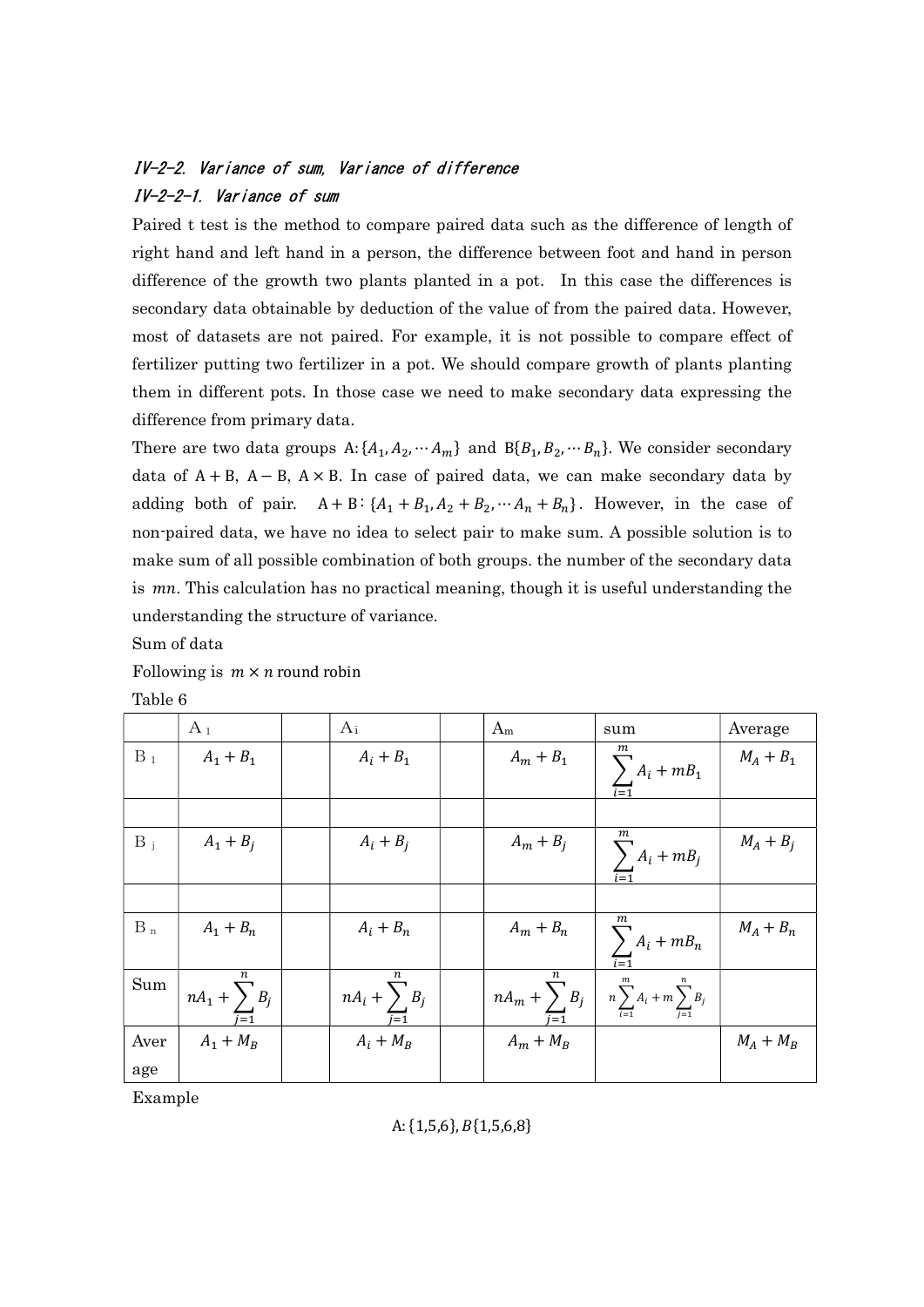|      |                |                | 5  | 6  | Sum | Mean |
|------|----------------|----------------|----|----|-----|------|
|      |                | $\overline{2}$ | 6  |    | 15  | 5    |
|      | 5              | 6              | 10 | 11 | 27  | 9    |
|      | $6\phantom{1}$ | 7              | 11 | 12 | 30  | 10   |
|      | 8              | 9              | 13 | 14 | 36  | 12   |
| Sum  |                | 24             | 40 | 44 | 108 | 9    |
| Mean |                | 6              | 10 | 11 | 9   |      |

Table 7. Example dataset of summing data

Total sum:108, total average M=108/12=9

Average of  $A: M_A = 4$   $SS_A = 14$  variance  $\sigma^2{}_A = 7$ 

Average of B:  $M_B = 5$   $SS_B = 26$  variance  $\sigma^2{}_B = 8.66667$ 

Here, A: original sub sample population used to make combined data set

: original sub sample population used to make combined data set

Total average is sum of average  $M = M_A + M_B$  We consider the method to make SS for estimation of variance around mean of parent population. Target SS is  $SS_{A+B}$ , and target variance is  $\sigma_{A+B}$ . At first, we do not consider degree of freedom The data can be express as follow

$$
x_i = M + e_i
$$
  
*M*: mean

### e<sub>i</sub>: deviation from mean

Formula 38

Secondary moment of sample population is  $E\{(x - M)^2\}$ . The data deviate averagely  $\sqrt{E\{(x-M)^2\}}$  from mean.

Sum and average



Fig. 32. Structure of combined data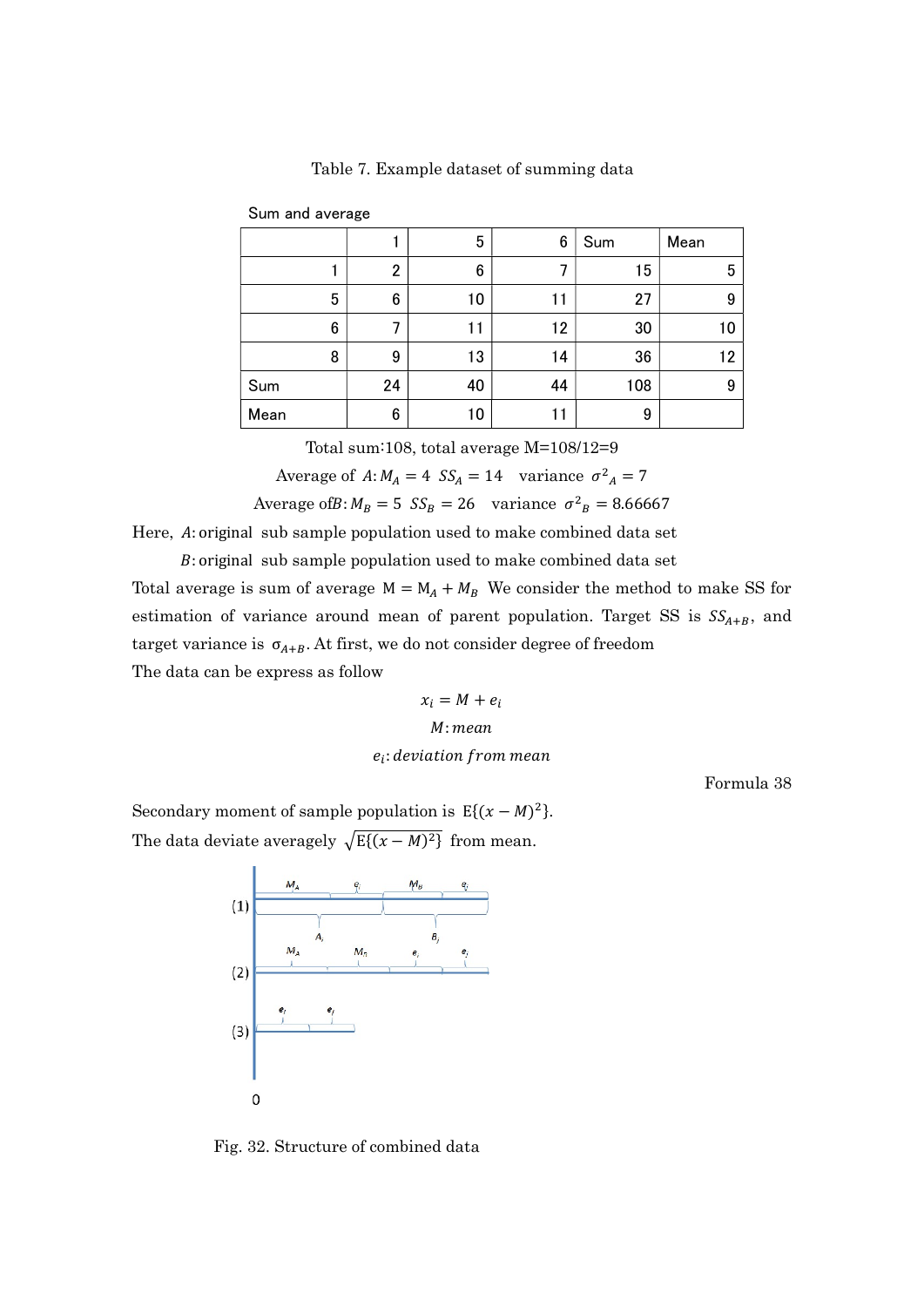We consider elements composing  $A_i + B_j$ . Figure 32 shows elements of  $A_i + B_j$ . The horizontal bar in (1) is number line the end of left side is 0. The line is composed by addition of the element, so the total length is not changed by swapping of the value. And  $M_A$  and  $M_B$  are average and common among all data. When we consider deviation, we can remove  $M_A$  and  $M_B$  from total as (3). In this example both  $e_i$  and  $e_j$  are positive, though both can be negative, and bar in (3) can expand to left from 0. When we express the length as  $e_{A+B_{ii}}$ .

$$
e_{A+B_{ij}} = e_{A_i} + e_{B_j}
$$

Table 8 is result of removing averages in table 6.

 $A_1$   $A_i$   $A_m$   $\underset{\text{sum}}$   $A_{v}$  $B_1$   $e_{A_1} + e_{B_1}$  $e_{A_i} + e_{B_1}$  $\boldsymbol{e}_{\boldsymbol{A}_m} + \boldsymbol{e}_{\boldsymbol{B}_1}$  $\boldsymbol{m}$  $\sum_{i=1} e_{A_i} + m e_{B_1}$  $e_{B_1}$ and the contract of the contract of  $e_{B_2}$  $B_j$   $e_{A_1} + e_{B_j}$  $e_{A_i} + e_{B_i}$  $e_{\mathfrak{A}_m}+e_{\mathfrak{B}_j}$  $\,m$  $\sum_{i=1} e_{A_i} + m e_{B_j}$  $e_{B_i}$  $B_n$   $e_{A_1} + e_{B_n}$  $e_{A_2} + e_{B_n}$  $e_{A_i}+e_{B_n}$  $\boldsymbol{e}_{\boldsymbol{A}_m}+\boldsymbol{e}_{\boldsymbol{B}_n}$  $\boldsymbol{m}$  $\sum_{i=1} e_{A_i} + me_{B_n}$  $\boldsymbol{e}_{B_n}$ Sum  $n e_{A_1} + \sum e_{B_j}$ n  $\sum_{j=1} e_{B_j}$   $ne_{A_2} + \sum_{j=1} e_{B_j}$  $\boldsymbol{n}$  $\sum_{j=1} e_{B_j}$   $ne_{A_i} + \sum_{j=1} e_{B_j}$  $\boldsymbol{n}$  $j=1$  $n e_{A_m} + \sum e_{B_j}$  $\boldsymbol{n}$  $j=1$  $0 \mid 0$ Average  $e_{A_1}$  $e_{A_2}$  $e_{A_i}$  $e_{A_m}$  0 0

Table 8. result of removing average in table 6

Total sum and average are 0, because the data are deviation from average. Here, we consider secondary moment of sample population of A+B. Secondary moment is average of sum of square of difference from average. The value of variance of parent population is  $\frac{SS}{degree of freedom}$ , and variance of sample population is  $\frac{SS}{number of data}$ .

Total SS is as follow

$$
\frac{\sum_{i=1}^{m} \sum_{j=1}^{n} e_{ij}^{2}}{mn} = \frac{\sum_{i=1}^{m} \sum_{j=1}^{n} (e_{A_i} + e_{B_i})^2}{mn}
$$

For simplification,

$$
\overline{e_A}^2 = \frac{\sum_{i=1}^{m} \sum_{j=1}^{n} e_{A_{ij}}^2}{mn}
$$

$$
\overline{e_{ij}^2} = \frac{\sum_{i=1}^{m} \sum_{j=1}^{n} e_{ij}^2}{mn}
$$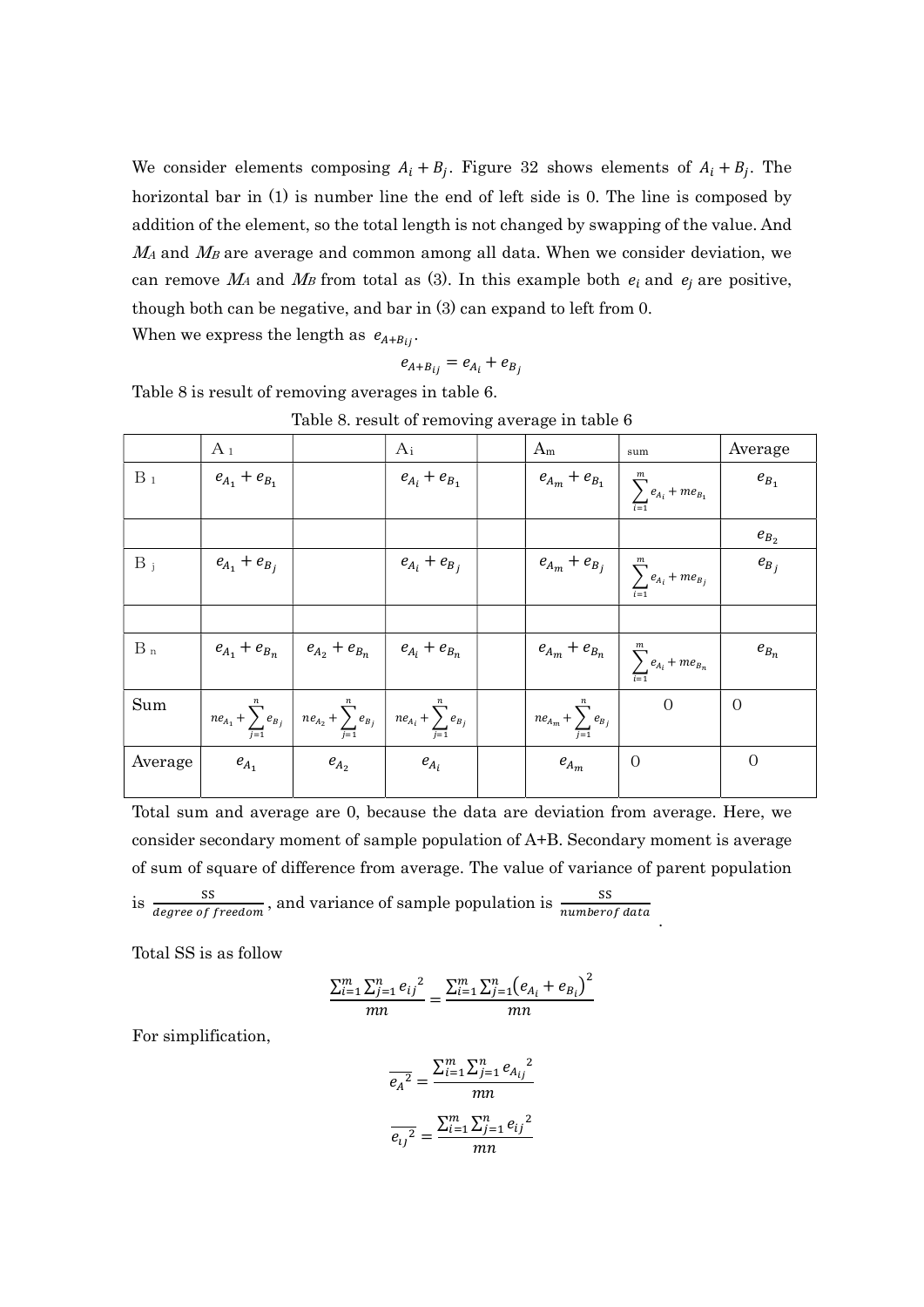$\sum_{i=1}^{m} \sum_{j=1}^{n} e_{A_i}^2$  is not include elements of B, and  $\sum_{j=1}^{n} e_{A_i}^2$  is meaning replication times  $(n).$ 

$$
\overline{e_A}^2 = \frac{\sum_{i=1}^{m} \sum_{j=1}^{n} e_{A_i}^2}{mn} = \frac{n \sum_{i=1}^{m} e_{A_i}^2}{mn} = \frac{\sum_{i=1}^{m} e_{A_i}^2}{m}
$$

Similarly,

$$
\overline{e_B}^2 = \frac{\sum_{i=1}^{m} \sum_{j=1}^{n} e_{B_j}^2}{mn} = \frac{m \sum_{j=1}^{n} e_{B_j}^2}{mn} = \frac{\sum_{j=1}^{n} e_{B_j}^2}{n}
$$

The relation of averages,

$$
\overline{e_{A+B}} = \overline{e_A} + \overline{e_B}
$$

Secondary moments is

$$
\overline{e_{A+B}^2} = \overline{(e_A + e_B)^2} = \overline{e_A^2} + 2\overline{e_A e_B} + \overline{e_B^2}
$$
  

$$
\overline{e_A}
$$
,  $\overline{e_B}$  is average of deviation. So,  $\overline{e_A}$  = 0,  $\overline{e_B}$  = 0

$$
\overline{e_{A+B}^2} = \overline{e_A^2} + \overline{e_B^2}
$$

Our purples is estimation of quadratic moment of estimated mean around true mean of parent population  $\sigma_{A+B}^2$ .

$$
S_{total} = \sum_{i=1}^{m} \sum_{j=1}^{n} e_{ij}^{2} = \sum_{i=1}^{m} \sum_{j=1}^{n} (e_{A_{i}} + e_{B_{i}})^{2}
$$

$$
\overline{e_{A+B}}^{2} = \frac{SS_{total}}{mn}, \quad \overline{e_{A}}^{2} = \frac{SS_{A}}{m}, \quad \overline{e_{B}}^{2} = \frac{SS_{B}}{n}
$$

$$
\frac{SS_{A+B}}{mn} = \frac{SS_{A}}{m} + \frac{SS_{B}}{n}
$$

$$
SS_{A+B} = nSS_{A} + mSS_{B}
$$

Someone who does not know that the values in table 7 is produced by adding two data group, calculates refit side of equation by summing square of vale obtained by deduction of mean from each data. The process is as shown in table 9. Table 9. Calculation of  $SS_{total}$ 

|       | $A_1$                 | Ai                               | $A_m$                            |
|-------|-----------------------|----------------------------------|----------------------------------|
| $B_1$ | $(e_{A_1}+e_{B_1})^2$ | $(e_{A_i}+e_{B_1})^2$            | $\left(e_{A_m}+e_{B_1}\right)^2$ |
|       |                       |                                  |                                  |
| $B_j$ | $(e_{A_1}+e_{B_j})^2$ | $\left(e_{A_i}+e_{B_j}\right)^2$ | $\left(e_{A_m}+e_{B_j}\right)^2$ |
|       |                       |                                  |                                  |
| $B_n$ | $(e_{A_1}+e_{B_n})^2$ | $(e_{A_i}+e_{B_n})^2$            | $(e_{A_m}+e_{B_n})$              |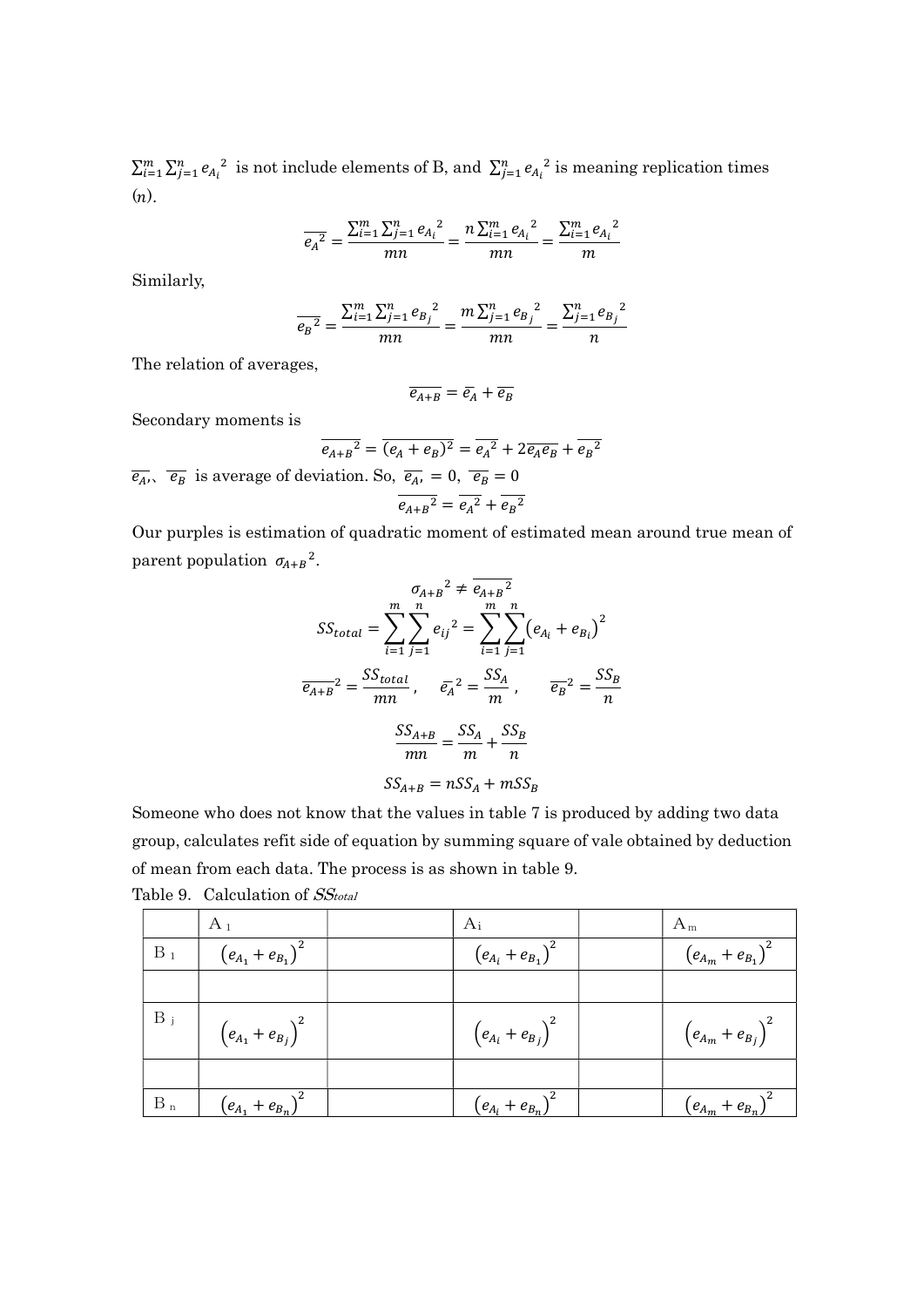|       | $A_1$                                     | $A_i$                                     | $A_m$                                       | 合計                            |
|-------|-------------------------------------------|-------------------------------------------|---------------------------------------------|-------------------------------|
| $B_1$ | $e_{A_1}^2 + 2e_{A_1}e_{B_1} + e_{B_1}^2$ | $e_{A_j}^2 + 2e_{A_j}e_{B_1} + e_{B_1}^2$ | ${e_{A_m}}^2 + 2e_{A_m}e_{B_1} + e_{B_1}^2$ | $SS_{\hat{A}} + me_{B_1}^2$   |
|       |                                           |                                           |                                             |                               |
| $B_i$ | $e_{A_1}^2 + 2e_{A_1}e_{B_j} + e_{B_j}^2$ | $e_{A_i}^2 + 2e_{A_i}e_{B_j} + e_{B_j}^2$ | $e_{A_m}^2 + 2e_{A_m}e_{B_j} + e_{B_j}^2$   | $SS_{\hat{A}} + me_{B_m}^2$   |
|       |                                           |                                           |                                             |                               |
| $B_n$ | $e_{A_1}^2 + 2e_{A_1}e_{B_n} + e_{B_n}^2$ | $e_{A_i}^2 + 2e_{A_i}e_{B_n} + e_{B_n}^2$ | $e_{A_m}^2 + 2e_{A_m}e_{B_n} + e_{B_n}^2$   | $SS_{\hat{A}} + me_{B_m}^2$   |
| Sum   | $ne_{A_1}^2 + SS_{\hat{B}}$               | $ne_{A_i}^2 + SS_{\hat{B}}$               | $ne_{A_m}^2 + SS_{\hat{B}}$                 | $nSS_{\hat{A}}+mSS_{\hat{B}}$ |

Table 10. Expansion of table 9

Calculation of yellow part in table 10.

$$
\sum_{i=1}^{m} e_{A_i}^{2} + 2e_{B_j} \sum_{i=1}^{m} e_{A_i} + \sum_{i=1}^{m} e_{B_j}^{2}
$$

First term is SS, second term is sum of deviation  $\sum_{i=1}^{m} e_{A_i} = 0$ , and the third term does not include i

$$
\sum_{i=1}^{m} e_{A_i}^{2} + 2e_{B_j} \sum_{i=1}^{m} e_{A_i} + \sum_{i=1}^{m} e_{B_j}^{2} = S_{A} + m e_{B_m}^{2}
$$

When we put the values in the table 7, table 11 is obtained

| Table 11. An example of calculation of SS |  |  |
|-------------------------------------------|--|--|
|-------------------------------------------|--|--|

|     |     | 5  | 6  | Sum |
|-----|-----|----|----|-----|
|     | 49* | 9  | 4  | 62  |
| 5   | 9   |    | 4  | 14  |
| 6   | 4   |    | 9  | 17  |
| 8   | O   | 16 | 25 | 41  |
| Sum | 62  | 30 | 42 | 134 |

As an example,  $49^*$  is calculated as  $(2-9)^2$ , though same result can be obtained by  $((2-6)+(2-5))^2$ 

Value marked by yellow  $(62)$  is  $14+3\times 16=62$ 

 $nSS_A + mSS_B$  is  $4 \times 14 + 3 \times 26 = 134$ 

Please try the calculation from the data (2, 6, 7, 6, 10, 11, 7, 11,12, 9, 13,14) to obtain average and SS, it will be the same as above result.

$$
SS_{total} = nSS_A + mSS_B
$$

Formula 39

We go back to formula 39 and remember the purpose of calculation of SS. The purpose is estimation of secondary moment of parent population.

$$
\sigma^2 = \frac{SS}{number of data - 1}
$$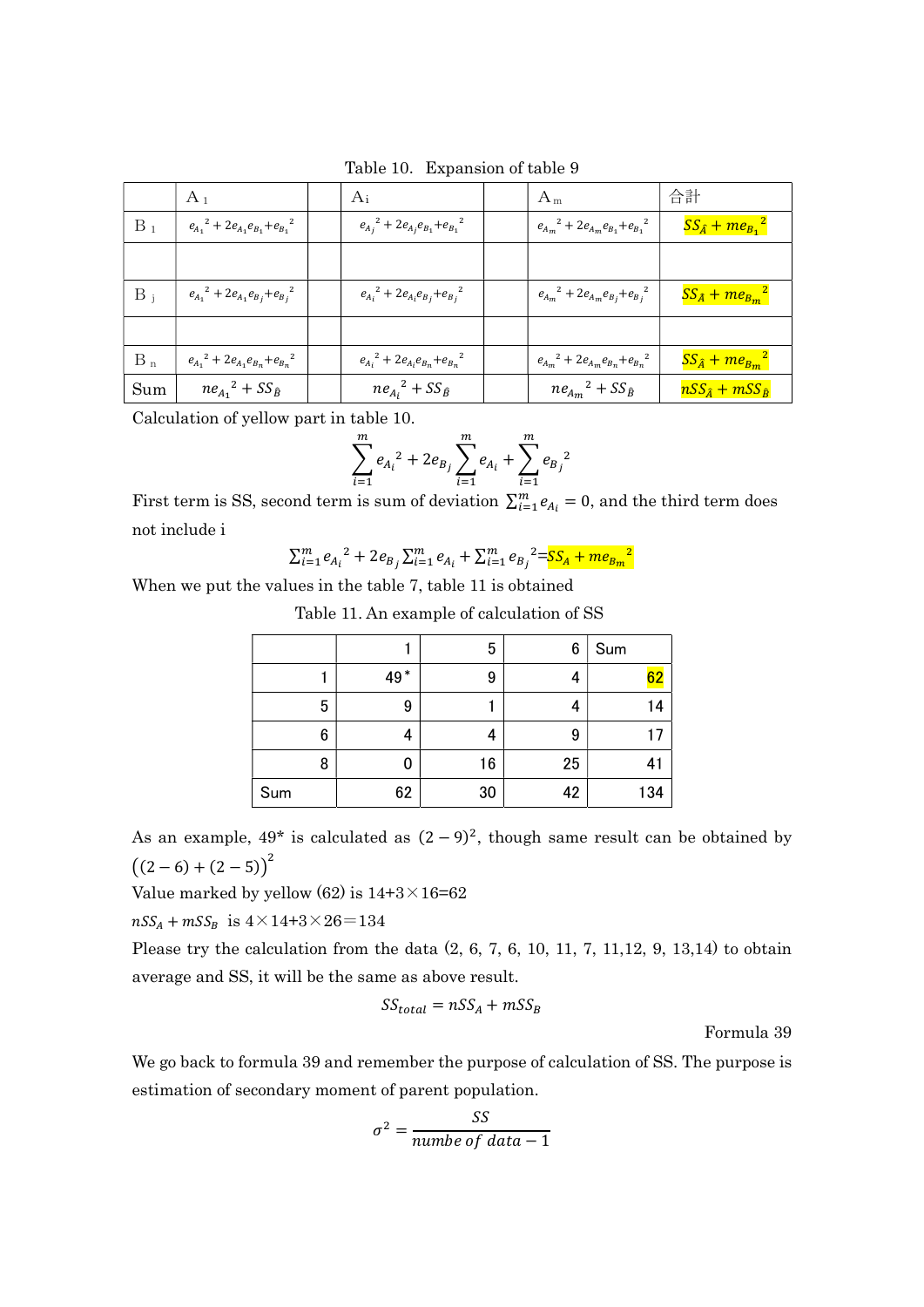Our purpose is estimation of  $\sigma_{A+B}^2$ 

When we go back to Table 8.

Table 8. result of removing average in table 7

|       | $A_1$                                                                   |                     | $A_i$               | $A_m$                                               | sum                                                                                 | Average   |
|-------|-------------------------------------------------------------------------|---------------------|---------------------|-----------------------------------------------------|-------------------------------------------------------------------------------------|-----------|
| $B_1$ | $e_{A_1} + e_{B_1}$                                                     |                     | $e_{A_i} + e_{B_1}$ | $\emph{e}_{\emph{A}_{m}} + \emph{e}_{\emph{B}_{1}}$ | $\sum_{i=1}^{m} e_{A_i} + me_{B_1}$                                                 | $e_{B_1}$ |
|       |                                                                         |                     |                     |                                                     |                                                                                     | $e_{B_2}$ |
| $B_i$ | $e_{A_1} + e_{B_j}$                                                     |                     | $e_{A_i}+e_{B_j}$   | $e_{A_m}+e_{B_j}$                                   | $\begin{array}{c}\n\overline{m} \\ \sum_{i=1}^{m} e_{A_i} + m e_{B_j}\n\end{array}$ | $e_{B_i}$ |
|       |                                                                         |                     |                     |                                                     |                                                                                     |           |
| $B_n$ | $\boldsymbol{e}_{\boldsymbol{A}_1} + \boldsymbol{e}_{\boldsymbol{B}_n}$ | $e_{A_2} + e_{B_n}$ | $e_{A_i}+e_{B_n}$   |                                                     | $e_{A_m} + e_{B_n}$ $\sum_{i=1}^{m} e_{A_i} + me_{B_n}$                             | $e_{B_n}$ |

Averages of each row are  $e_{B_j}$ , and deviation of each cell from average of row is  $e_{A_i}$ . Thus sum of square in each row is

$$
\sum_{i=1}^m e_{A_i}^2 = SS_A
$$

Quadratic moment around mean is  $\frac{SS_A}{m-1}$ . This is a estimated value of  $\sigma_{A+B}^2$ 

$$
\sigma_{A+B}^2 = \frac{SS_A}{m-1} = \sigma_A^2
$$

Similarly, Averages of each column is  $e_{A_j}$ . This is another estimation of  $\sigma_{A+B}^2$ .

$$
\sigma_{A+B}^2 = \frac{SS_B}{m-1} = \sigma_B^2
$$

Actually, the value of  $\sigma_A^2$ , and  $\sigma_B^2$  is different, though both  $\sigma_A^2$  and  $\sigma_B^2$  are expectation value of  $\sigma_{A+B}^2$ . From upper formulas

$$
(m-1)\sigma_{A+B}^{2} = SS_{A} = (m-1)\sigma_{A}^{2}
$$

$$
(n-1)\sigma_{A+B}^{2} = SS_{B} = (n-1)\sigma_{B}^{2}
$$

Combine both equations.

$$
(m+n-2)\sigma_{A+B}^{2} = SS_{A}^{2} + SS_{B}^{2} = (m-1)\sigma_{A}^{2} + (n-1)\sigma_{B}^{2}
$$

$$
\sigma_{A+B}^{2} = \frac{SS_{A}^{2} + SS_{B}^{2}}{m+n-2} = \frac{(m-1)\sigma_{A}^{2} + (n-1)\sigma_{B}^{2}}{m+n-2}
$$

From this we can conclude that

$$
SS_{A+B} = SS_A + SS_B
$$
  
\n
$$
df = m + n - 2
$$
  
\n
$$
\sigma_{A+B}^2 = \frac{(m-1)\sigma_A^2 + (n-1)\sigma_B^2}{m+n-2}
$$

Formula 40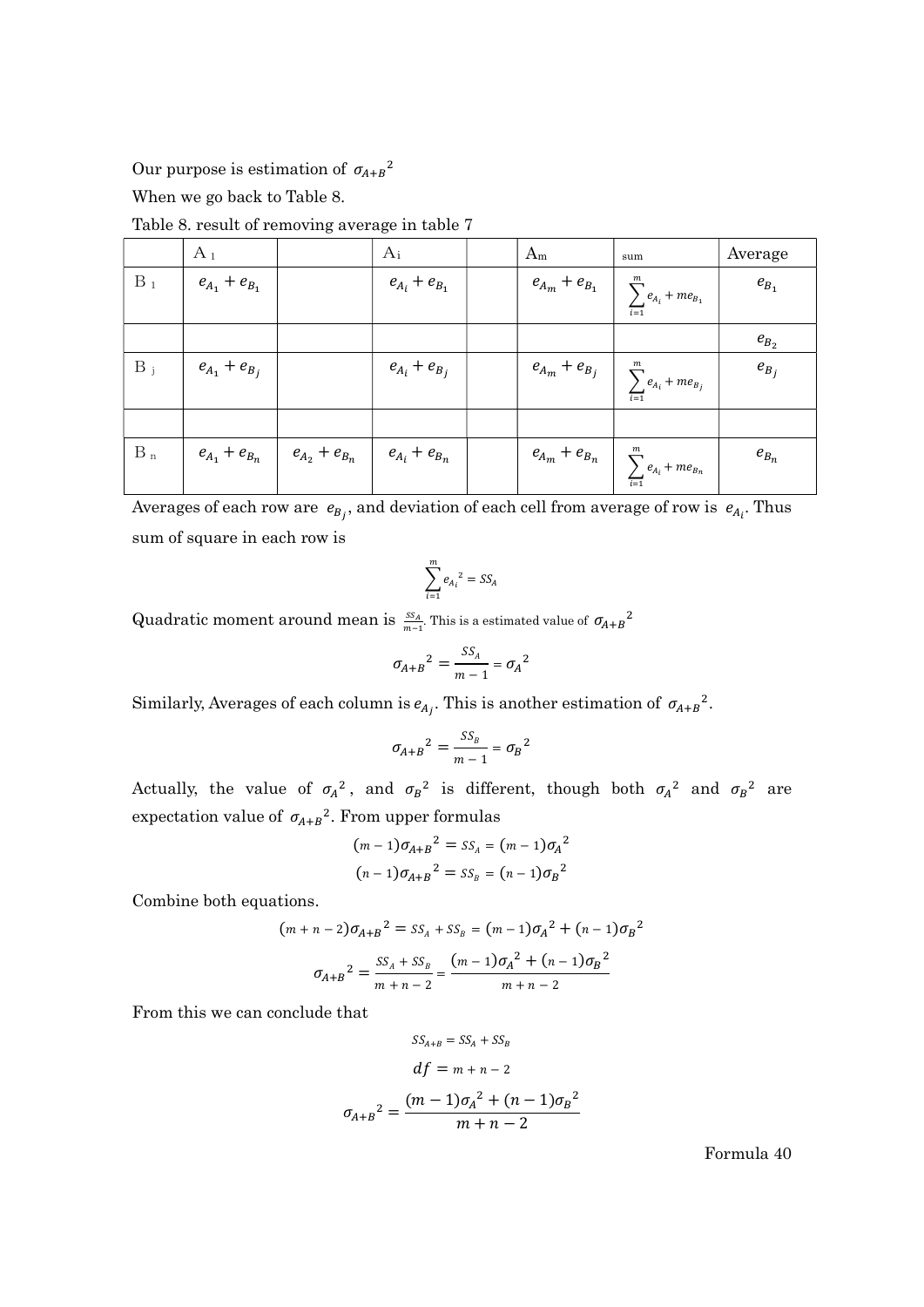This formula is explained as weighted mean by degree of freedom. This is correct. Several text books explain this as follows. When we calculate deviation, we use average. The degree of freedom decreases with the calculation of average. In this case we did averaging twice. One is the process of making SS of group A, the other is in the process of making SS of group B. This explanation is intuitively acceptable. However, it is not logical explanation. The process used in this text to make variance of combined group is natural and logical. However, the author put a trick in the process of explanation. This trick is necessary to make simple story. Before the explanation of the trick, some readers may already notice an uncomfortable feeling.

The sample size of A+B is  $m + n - 1$ , and degree of freedom is  $m + n - 2$ . Total sample size is  $mn$ , and the degree of freedom should be  $mn - 1$ . This means that when we use total as meaning of all data, this total is not meaning A+B. When we use total as meaning of all data and A+B as sum of A and B, each degree of freedom is as follows.

$$
dftotal=mn-1
$$
  

$$
dfA+B=m+n-2
$$

### df: degree of freedom

From this, we can estimate that there are other variances which correspond to the difference of degree of freedom theoretically. This variance happens by combination of groups. In this meaning, the variance is named interaction. Sometimes, it is called residual as meaning of unexplainable factor. This wording is not correct.  $A \times B$  is often used as symbol of interaction. The degree of freedom is as follow.

 $df_{A\times B} = df_{total} - df_{A+B} = (mn-1) - (m+n-2) = (m-1)(n-1)$ 

This means that degree of freedom of interaction is product of degree of freedom of combined elements.

The trick the author put in the explanation is follow

See table 7 carefully again

Table 7

| Sum and average |    |    |    |     |      |  |  |  |  |
|-----------------|----|----|----|-----|------|--|--|--|--|
|                 |    | 5  | 6  | Sum | Mean |  |  |  |  |
|                 | 2  | 6  |    | 15  | 5    |  |  |  |  |
| 5               | 6  | 10 | 11 | 27  | 9    |  |  |  |  |
| 6               | 7  |    | 12 | 30  |      |  |  |  |  |
| 8               | 9  | 13 | 14 | 36  | 12   |  |  |  |  |
| Sum             | 24 | 40 | 44 | 108 | 9    |  |  |  |  |
| Mean            | 6  | 10 | 11 | 9   |      |  |  |  |  |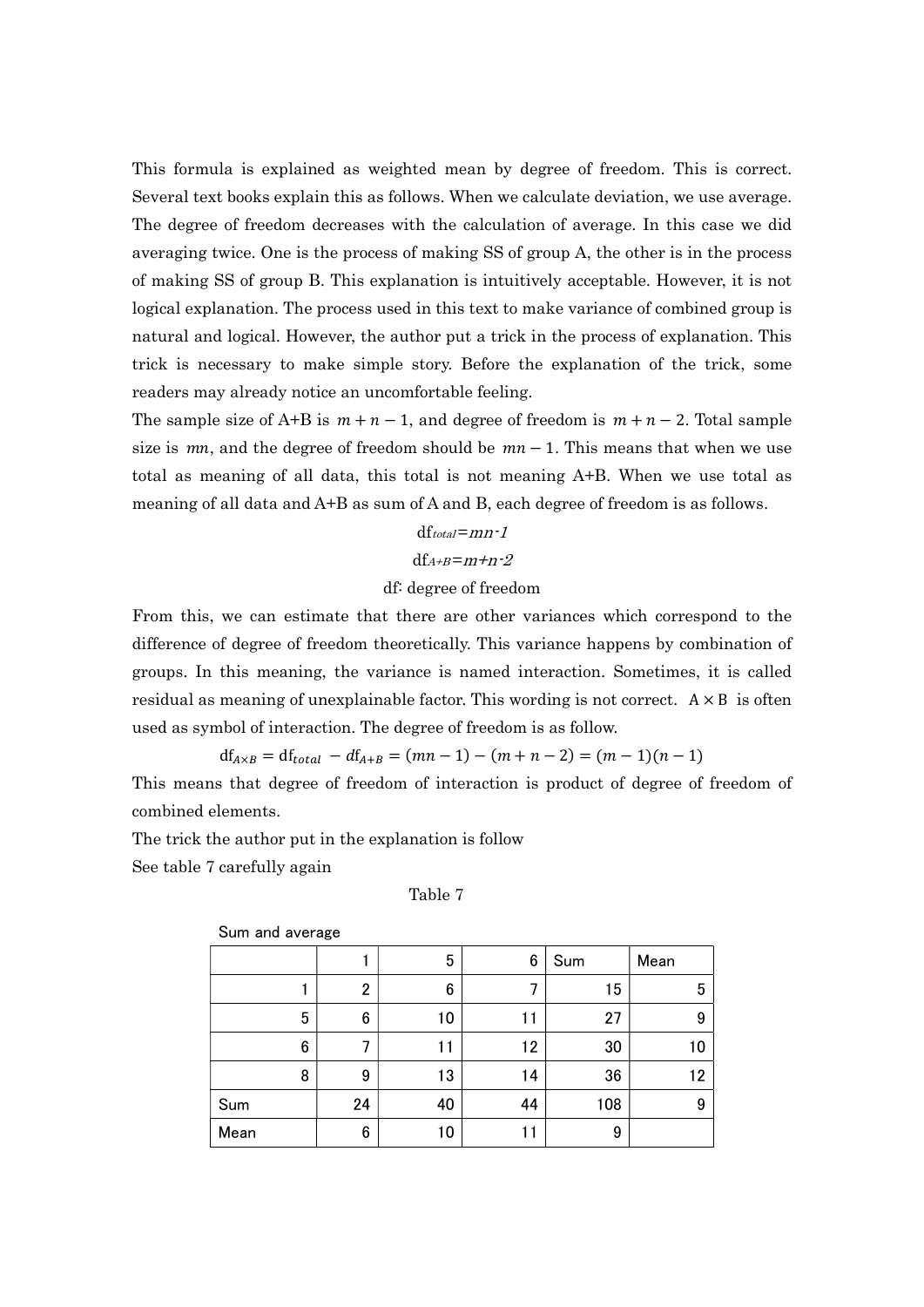This table is unnatural. The differences between neighboring cell are the same among lines, and difference from immediate above cell is the same among column  $(5\text{-}1=4, 6\text{-}2=4,$ 10-6 =4, 11-7=4, 13-19=4, …,  $7 - 9 = -2$ ,  $11 - 13 = -2$ ,  $12 - 14 = -2$ ). This is obvious before confirmation, because we made the dataset by round robin table, and listed it round robin table form. This is the trick of the author. When we list the data randomly in the table the result will be change, and we can detect variance of interaction. He made this unnatural table to make variance of interaction 0. In this text we are discussing method of separation of variance depending on the factors. In several analyses, the data includes various factors. In such case we need to separate effect of each factor including impact of interaction.

#### IV-2-2-2. Variance of difference

Logic of variance of difference is same as variance of sum though the variance of difference has applicative meaning such as testing of statistical significance of the difference of growth rate of plants.

There are two data groups  $A: \{A_1, A_2, \cdots A_m\}$  and  $B\{B_1, B_2, \cdots B_n\}$ . We consider secondary data of  $A - B$ .

|       | <b>Trouting Toplit publication</b> |  |                       |  |             |                                                                                                                     |  |  |
|-------|------------------------------------|--|-----------------------|--|-------------|---------------------------------------------------------------------------------------------------------------------|--|--|
|       | $A_1$                              |  | Ai                    |  | $A_m$       | Sum                                                                                                                 |  |  |
| $B_1$ | $A_1 - B_1$                        |  | $A_i - B_1$           |  | $A_m - B_1$ | m<br>$\sum A_i - B_1$                                                                                               |  |  |
|       |                                    |  |                       |  |             |                                                                                                                     |  |  |
| $B_i$ | $A_{I} - B_{j}$                    |  | $A_i - B_j$           |  | $A_m - B_j$ | $\,m$<br>$\sum_{i=1} A_i - B_j$                                                                                     |  |  |
|       |                                    |  |                       |  |             |                                                                                                                     |  |  |
| $B_n$ | $A_I - B_m$                        |  | $A_i - n$             |  | $A_m - B_n$ | $\sum_{i} A_i - B_n$                                                                                                |  |  |
| Sum   | n<br>$A_I - \sum B_j$              |  | n<br>$A_i - \sum B_j$ |  | n           | $\overline{m}$<br>$\boldsymbol{n}$<br>$A_m - \sum_{i=1}^m B_i$ $\left  n \sum_{i=1} A_i - m \sum_{j=1} B_j \right $ |  |  |

Following is  $m \times n$  round robin subtraction.

Table 12. Round robin subtraction

As an example,  $A: \{1,5,6\}, B: \{1,5,6,8\}$ 

Total sum:108, total average M=108/12=9

Average of  $A: M_A = 4$   $SS_A = 14$  variance  $\sigma^2{}_A = 7$ 

Average of  $\widehat{B}$ :  $M_B = 5$   $SS_B = 26$  variance  $\sigma^2{}_B = 8.66667$ 

Here, A: original sub sample population used to make combined data set

: original sub sample population used to make combined data set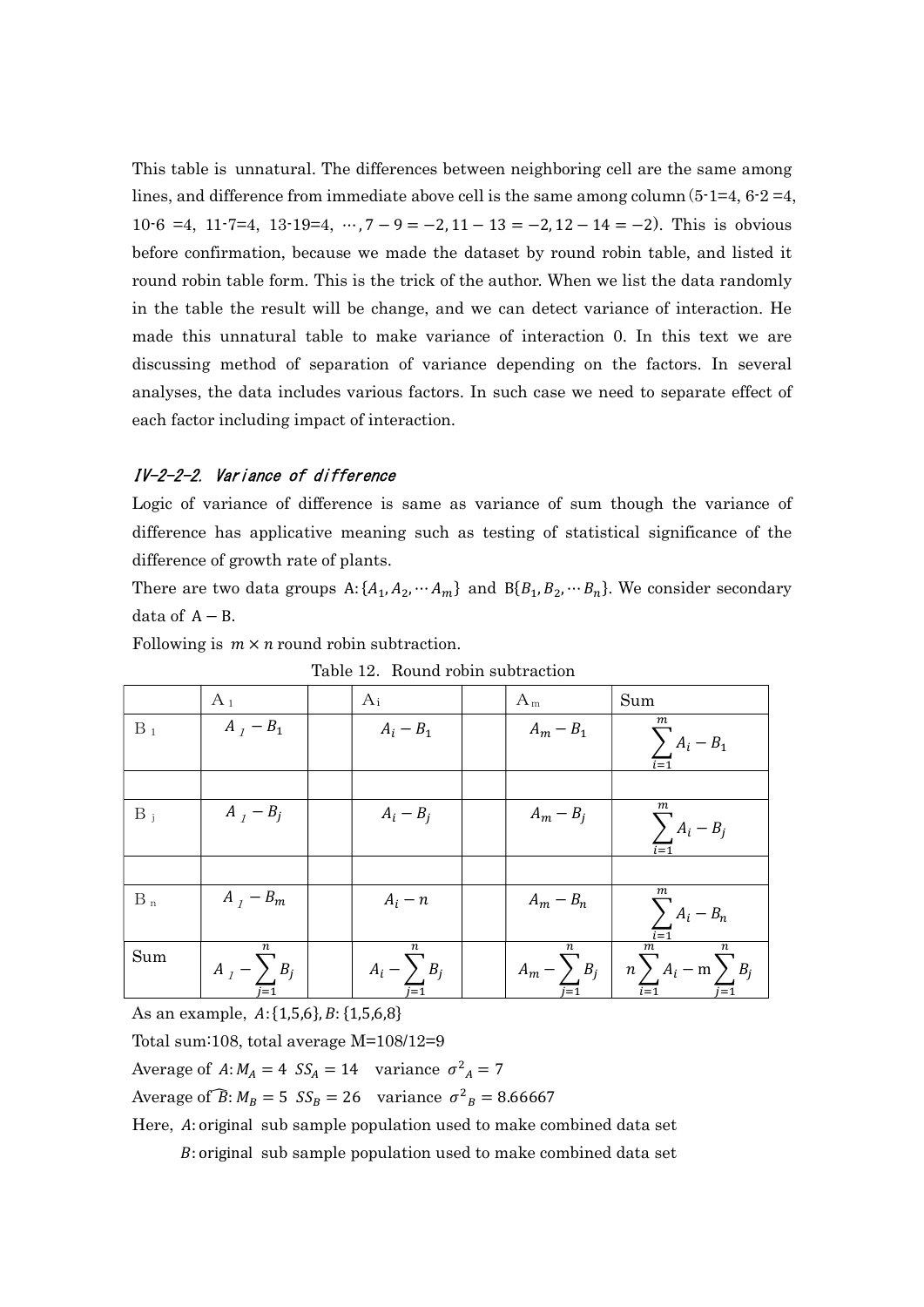Table 13 sample dataset

| Sum and Average |  |
|-----------------|--|
|-----------------|--|

|                 |       | 5  | 6    | Sum   | Mean |
|-----------------|-------|----|------|-------|------|
|                 | 0     | 4  | 5    | 9     | 3    |
| 5               | -4    |    |      | $-3$  |      |
| $6\phantom{1}6$ | $-5$  |    | 0    | $-6$  | $-2$ |
| 8               | -7    | -3 | $-2$ | $-12$ |      |
| Sum             | $-16$ |    | 4    | $-12$ |      |
| Mean            | —4    |    |      |       |      |

Total sum is -12 and average is M=-12/12=-1

$$
M=M_A-M_B
$$

Table 14. Calculation of variance (SS)

|       | $A_1$                       | Ai                          | $A_m$                                                | 合計                            |
|-------|-----------------------------|-----------------------------|------------------------------------------------------|-------------------------------|
| $B_1$ | $(A_1 - B_1 - M)^2$         | $(A_i - B_1 - M)^2$         | $(A_m - B_1 - M)^2$   $SS_{\hat{A}} + me_{B_1}^{2*}$ |                               |
|       |                             |                             |                                                      |                               |
| $B_i$ | $(A_1 - B_i - M)^2$         | $(A_i - B_j - M)^2$         | $(A_m - B_i - M)^2$                                  | $SS_{\hat{A}} + me_{B_i}^2$   |
|       |                             |                             |                                                      |                               |
| $B_n$ | $(A_1 - B_n - M)^2$         | $(A_i - B_n - M)^2$         | $(A_m - B_n - M)^2$                                  | $SS_{\hat{A}} + me_{B_n}^2$   |
| Sum   | $ne_{A_1}^2 + SS_{\hat{B}}$ | $ne_{A_i}^2 + SS_{\hat{B}}$ | $ne_{A_m}^2 + SS_{\hat{B}}$                          | $nSS_{\hat{A}}+mSS_{\hat{B}}$ |

The formula in the line and column of sum is same as table 10.

The calculation of actual data is as follow.

Table 15. Calculation of SS by actual data

|     |    | 5  | 6  | Sum |
|-----|----|----|----|-----|
|     |    | 25 | 36 | 62  |
| 5   | 9  |    | 4  | 14  |
| 6   | 16 | 0  |    |     |
| 8   | 36 | 4  |    | 4   |
| Sum | 62 | 30 | 42 | 134 |

Sum in table 15 is the same as table 11.

When we see table 14, sum in a line is

$$
(A_1 - B_j - M)^2 + \dots + (A_i - B_j - M)^2 + (A_m - B_j - M)^2
$$
  
= 
$$
\sum_{i=1}^m ((A_i - M_A) - (B_j - M_B))^2
$$